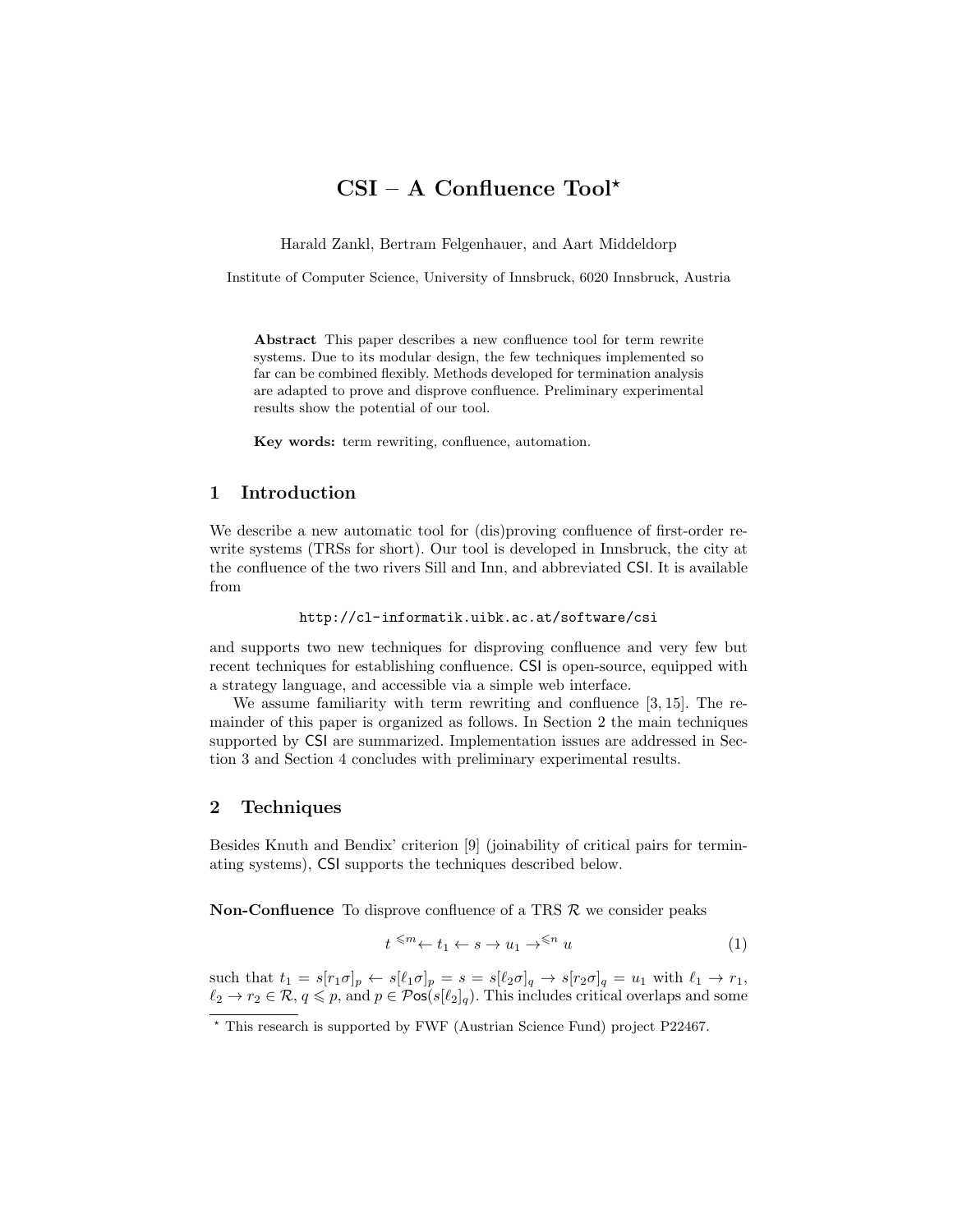variable overlaps. In order to test non-joinability of  $t$  and  $u$  we consider ground instances of t and u. Let  $c_x$  be a fresh constant for every variable x and let t denote the result of replacing every variable in a term  $t$  by the corresponding constant. Since for terms s and w we have  $s \to_R w$  if and only if  $\hat{s} \to_R \hat{w}$ , it follows that terms t and u are joinable if and only if  $\hat{t}$  and  $\hat{u}$  are joinable. In order to test non-joinability of  $\hat{t}$  and  $\hat{u}$  we overapproximate the sets of reducts for  $\hat{t}$  and  $\hat{u}$  and check if the intersection is empty.

The first approach is based on TCAP, which was introduced to obtain a better approximation of dependency graphs [7]. Let t be a term. The term  $TCAP(t)$ is inductively defined as follows. If  $t$  is a variable,  $TCAP(t)$  is a fresh variable. If  $t = f(t_1, \ldots, t_n)$  then we let  $u = f(\text{TCAP}(t_1), \ldots, \text{TCAP}(t_n))$  and define  $TCAP(t)$  to be u if u does not unify with the left-hand side of a rule in  $\mathcal{R}$ , and a fresh variable otherwise.

**Lemma 1.** If  $\hat{t}$  and  $\hat{u}$  are joinable then TCAP( $\hat{t}$ ) and TCAP( $\hat{u}$ ) unify.  $\Box$ 

In the sequel we use the result in its contrapositive form, i.e., whenever  $TCAP(t)$  and  $TCAP(\hat{u})$  are not unifiable then t and  $\hat{u}$  are not joinable.

The following example motivates why replacing variables by constants is beneficial.

Example 2. Consider the TRS R consisting of the rules  $f(x, y) \rightarrow g(x)$  and  $f(x, y) \rightarrow g(y)$ . Note that  $TCAP(g(x)) = g(x')$  and  $TCAP(g(y)) = g(y')$  are unifiable but since  $x$  and  $y$  are different normal forms it is beneficial to replace them by fresh constants such that unification fails. We have  $TCAP(g(c_x))$  =  $g(c_x)$  is not unifiable with  $g(c_y) = TCAP(g(c_y)).$ 

The next example illustrates Lemma 1.

*Example 3.* Consider the TRS  $\mathcal{R} = \{a \rightarrow f(a, b), f(a, b) \rightarrow f(b, a)\}\$  from [16] and the peak  $\hat{t} = f(f(b, a), b) \xrightarrow{2} f(a, b) \rightarrow f(b, a) = \hat{u}$ . Since  $TCAP(\hat{t}) = f(f(b, x), b)$ and  $TCAP(\hat{u}) = f(b, y)$  are not unifiable  $\mathcal R$  is not confluent.

We remark that Lemma 1 subsumes the case that  $t$  and  $u$  are different normal forms or that  $t$  and  $u$  have different root symbols which do not occur at the root of any left-hand side in R. The latter amounts to  $t(\epsilon) \neq u(\epsilon)$  and  $t(\epsilon) \neq \ell(\epsilon) \neq u(\epsilon)$ for all  $\ell \to r \in \mathcal{R}$ , which is the test performed in [2].

Our second approach is based on tree automata. Let  $R$  be a left-linear TRS and L a set of ground terms. A tree automaton  $\mathcal{A} = (\mathcal{F}, Q, Q_f, \Delta)$  is compat*ible* [6] with R and L if  $L \subseteq \mathcal{L}(\mathcal{A})$  and for each  $\ell \to r \in \mathcal{R}$  and state substitution  $\sigma \colon \mathcal{V}\text{ar}(\ell) \to Q$ ,  $r\sigma \to^*_{\Delta} q$  whenever  $\ell \sigma \to^*_{\Delta} q$ . The extension to arbitrary TRSs that we use in our implementation is described in [10]. Here  $\mathcal{L}(\mathcal{A})$  is the language accepted by a tree automaton  $\mathcal{A}$ . In the following  $\rightarrow_{\mathcal{R}}^*(L)$  denotes the set  $\{t \mid s \rightarrow_{\mathcal{R}}^* t \text{ for some } s \in L\}.$ 

**Theorem 4.** Let  $R$  be a TRS,  $A$  a tree automaton, and  $L$  a set of ground terms. If A is compatible with R and L then  $\rightarrow_{\mathcal{R}}^*(L) \subseteq \mathcal{L}(\mathcal{A})$ .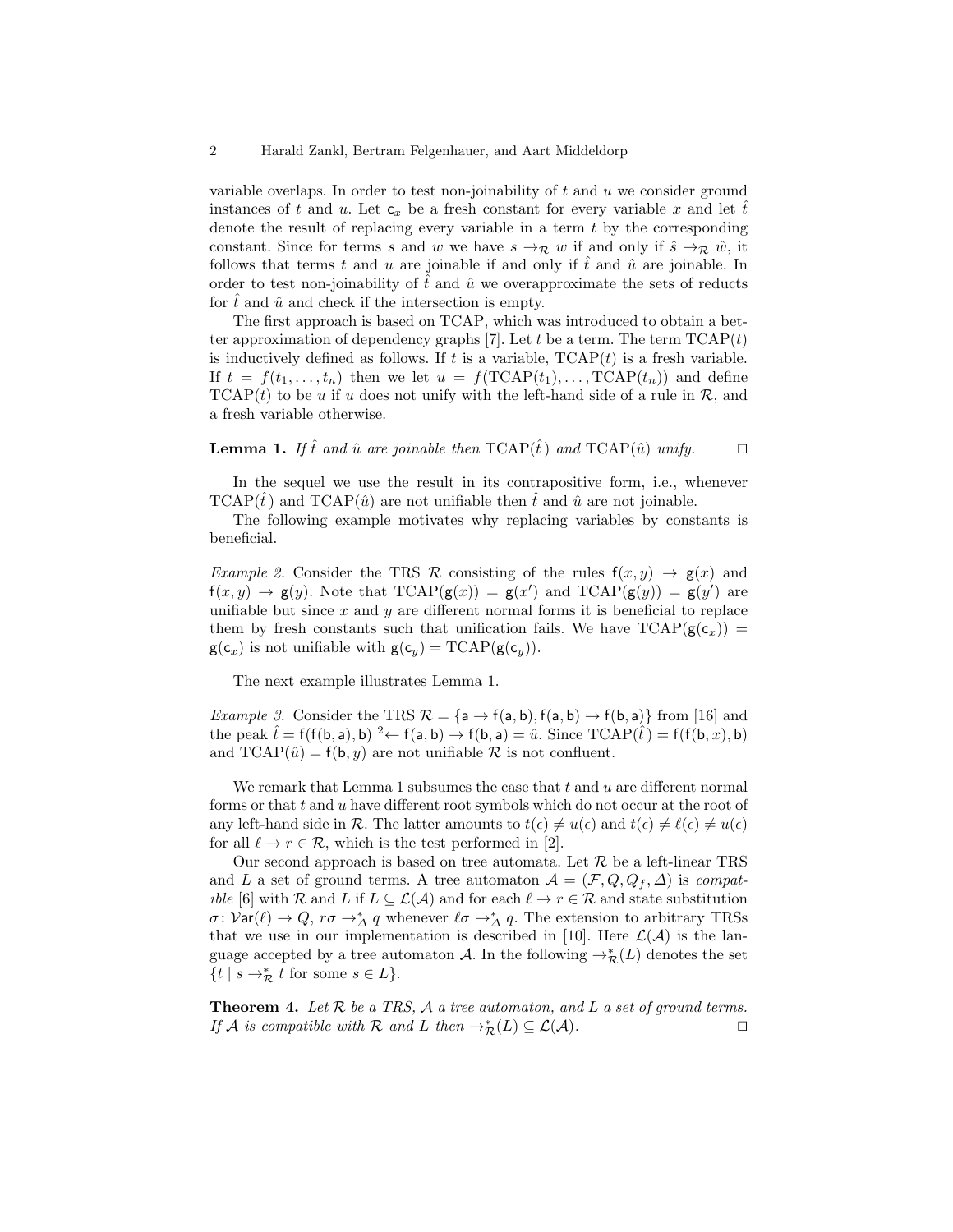We overapproximate the sets of terms reachable from  $\hat{t}$  and  $\hat{u}$  using tree automata, i.e., we construct tree automata  $A_1$  and  $A_2$  (by tree automata completion [10]) such that  $\rightarrow_{\mathcal{R}}^*({\{\hat{t}\}}) \subseteq \mathcal{L}(\mathcal{A}_1)$  and  $\rightarrow_{\mathcal{R}}^*({\{\hat{u}\}}) \subseteq \mathcal{L}(\mathcal{A}_2)$  and conclude non-joinability of  $\hat{t}$  and  $\hat{u}$  if  $\mathcal{L}(\mathcal{A}_1) \cap \mathcal{L}(\mathcal{A}_2) = \emptyset$ , which is decidable.

*Example 5.* Consider Lévy's TRS  $\mathcal{R}$  from [8]

$$
\begin{array}{llll}\n\mathsf{f}(\mathsf{a},\mathsf{a}) \rightarrow \mathsf{g}(\mathsf{b},\mathsf{b}) & \mathsf{a} \rightarrow \mathsf{a}' & \mathsf{f}(\mathsf{a}',x) \rightarrow \mathsf{f}(x,x) & \mathsf{f}(x,\mathsf{a}') \rightarrow \mathsf{f}(x,x) \\
\mathsf{g}(\mathsf{b},\mathsf{b}) \rightarrow \mathsf{f}(\mathsf{a},\mathsf{a}) & \mathsf{b} \rightarrow \mathsf{b}' & \mathsf{g}(\mathsf{b}',x) \rightarrow \mathsf{g}(x,x) & \mathsf{g}(x,\mathsf{b}') \rightarrow \mathsf{g}(x,x)\n\end{array}
$$

and  $\hat{t} = f(a', a') \dashleftarrow f(a, a) \rightarrow^* g(b', b') = \hat{u}$ . We have  $\rightarrow^*_{\mathcal{R}}(\{\hat{t}\}) = \{\hat{t}\}\$ and  $\rightarrow_{\mathcal{R}}^*({\hat{u}}) = {\hat{u}}.$  Consequently  $\rightarrow_{\mathcal{R}}^*({\hat{t}}) \cap \rightarrow_{\mathcal{R}}^*({\hat{u}}) = \emptyset$  and hence we conclude non-joinability of  $\hat{t}$  and  $\hat{u}$  which yields the non-confluence of  $\mathcal{R}$ . Note that  $TCAP(\hat{t}) = x$  and  $TCAP(\hat{u}) = y$  unify.

Order-Sorted Decomposition Next we focus on a criterion that allows to decompose a TRS  $\mathcal R$  into TRSs  $\mathcal R_1 \cup \cdots \cup \mathcal R_n$  where  $\mathcal R$  is confluent whenever all  $\mathcal{R}_i$  are confluent. Order-sorted decomposition is a generalization of persistent decomposition [2, Definition 2] to ordered sorts. It is based on a result in [5].

**Theorem 6.** Let R be a TRS and  $\langle \mathcal{F}, \mathcal{V} \rangle$  an order-sorted signature with sorts S equipped with a strict order  $\succ$ . Assume that the following conditions hold:

- 1. R is compatible with S, i.e., rules  $\ell \to r \in \mathcal{R}$  are well-sorted, with variables bound strictly in  $\ell$  and the sort of  $\ell$  is  $\succeq$  that of r.
- 2. If R is non-left-linear and duplicating then for  $\ell \to r \in \mathcal{R}$ , variables in r are bound strictly as well. Furthermore, if  $r \in V$  the sort of r must be maximal.

If R is confluent on well-sorted terms then R is confluent on all terms.  $\square$ 

Each sort attachment satisfying the conditions of Theorem 6 gives rise to a decomposition of R into max  $\{ \mathcal{R} \cap \mathcal{T}_{\lhd \alpha}(\mathcal{F}, \mathcal{V}) \times \mathcal{T}_{\lhd \alpha}(\mathcal{F}, \mathcal{V}) \mid \alpha \in \mathcal{S} \}$ , where  $\mathcal{T}_{\leq \alpha}(\mathcal{F}, \mathcal{V})$  denotes the subterms of terms of sort  $\preceq \alpha$ . Note that we can replace proper subterms  $t|_p : \beta$  by any other terms with sort  $\preceq \beta$ . Hence  $\mathcal{T}_{\preceq \alpha}(\mathcal{F}, \mathcal{V})$  is closed under adding terms of sort  $\preceq$  that of any terms in  $\mathcal{T}_{\preceq\alpha}(\mathcal{F}, \mathcal{V})$ . As in the many-sorted persistence case, we can find a most general ordered sort attachment consistent with any given TRS efficiently. Start by assigning sort variables to the argument and result types of all function symbols and to the variables occurring in the rules, after renaming them to ensure that no two rules share any variables. The consistency conditions, except for the maximality condition for collapsing rules, translate to inequalities  $\alpha \succeq \beta$  between these type variables. To solve a system of such constraints, consider the graph with sort variables as nodes and edges from  $\alpha$  to  $\beta$  whenever there is a constraint  $\alpha \succeq \beta$ . Then assign a distinct sort to the variables of each strongly connected component of the graph, ordered strictly by the edges between the components. A maximality constraint on  $\beta$  can be enforced in a second pass that equates  $\alpha$  and  $\beta$  whenever  $\alpha \succ \beta$ . This process is demonstrated in the example below.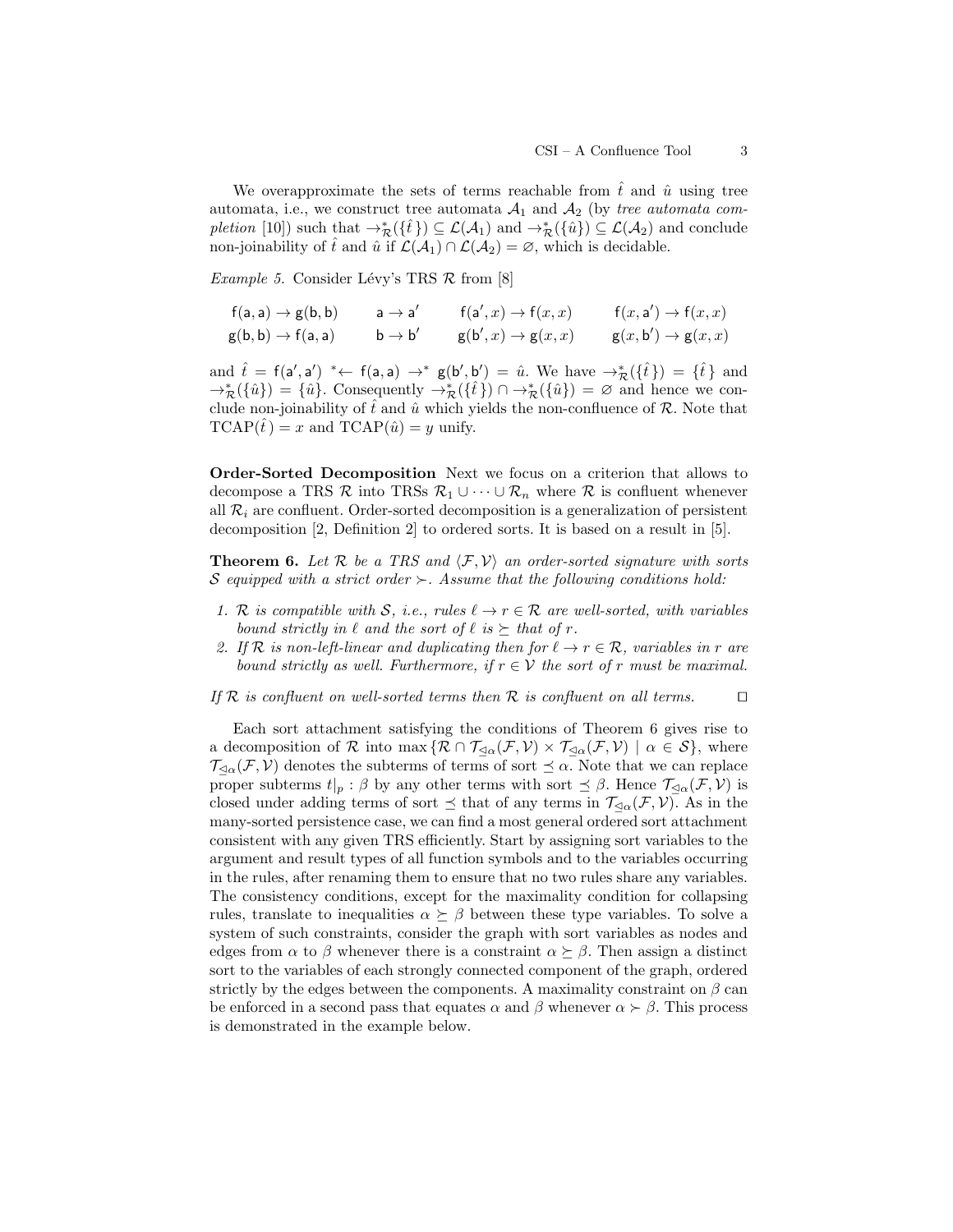Example 7. Consider the TRS

$$
1\colon \mathsf{f}(x,\mathsf{A})\to \mathsf{G}(x) \quad 2\colon \mathsf{f}(x,\mathsf{G}(x))\to \mathsf{B} \quad 3\colon \mathsf{G}(\mathsf{C})\to \mathsf{C} \quad 4\colon \mathsf{F}(x)\to \mathsf{F}(\mathsf{G}(x))
$$

We start by assigning variables to the various sorts. Let  $x_i$  be the sort of x in rule *i*. Furthermore let  $A : A, B : B, C : C, f : f_1 \times f_2 \to f, F : F_1 \to F$  and  $G: G_1 \to G$ . By well-sortedness we get constraints  $f_1 \succeq x_1, f_2 \succeq A$  from the left-hand side of the first rule. By strictness of left-hand sides, we require that  $x_1 \geq f_1$ . We get similar constraints from the other rules, noting that since the TRS is non-duplicating, we do not have strictness constraints on the right-hand sides. By relating the sorts of left-hand sides and right-hand sides, we obtain further constraints, namely  $f \succeq G$ ,  $f \succeq B$ ,  $G \succeq C$  and  $F \succeq F$ . Denoting  $\alpha \succeq \beta$ by an edge  $\alpha \rightarrow \beta$ , we obtain the following graph:



The strongly connected components are  $8 = \{f_2\}, 7 = \{A\}, 6 = \{f\}, 5 = \{B\},\$  $4 = \{G_1, x_1, f_1, x_2\}, 3 = \{F_1, x_4\}, 2 = \{G\}, 1 = \{C\}, \text{ and } 0 = \{F\}, \text{ ordered by}$  $8 \succ 7, 2, 6 \succ 5, 2, \text{ and } 4 \succ 3 \succ 2 \succ 1.$  The resulting signature is A : 7, B : 5, C : 1, f :  $4 \times 8 \rightarrow 6$ , F :  $3 \rightarrow 0$ , and G :  $4 \rightarrow 2$  giving rise to the decomposition into the TRSs  $\{(1), (2), (3)\}\$  and  $\{(3), (4)\}.$ 

If we required maximality of the sort  $2 = \{G\}$ , then we would equate 2 and 3 (since  $3 \succ 2$ ), and further with 4 (as  $4 \succ 3$ ), 6 (as  $6 \succ 2$ ) and 8 (as  $8 \succ$ 2), obtaining  $8' = \{G, F_1, x_4, G_1, x_1, f_1, x_2, f, f_2\}$ , ordered by  $8' \succ 7, 5, 1$ . The resulting signature is A : 7, B : 5, C : 1, f :  $8' \times 8' \rightarrow 8'$ , F :  $8' \rightarrow 0$ , and  $G: 8' \rightarrow 8'$ . Note that here no (non-trivial) decomposition is possible.

Decreasing Diagrams The decreasing diagrams technique [12, 14] is a complete method for confluence on countable abstract rewrite systems. The next result employs decreasing diagrams for TRSs and follows immediately from [17, Corollary 3.16]. It also serves to demonstrate the design of our tool which typically implements one criterion by combining smaller pieces via a strategy language (cf. Section 3). Here  $\mathcal{R}_{d}$  ( $\mathcal{R}_{nd}$ ) denotes the (non)duplicating rules in a TRS  $\mathcal{R}$ .

**Theorem 8.** A left-linear TRS  $\mathcal{R}$  is confluent if  $\mathcal{R}_{d}$  is terminating relative to  $\mathcal{R}_{nd}$  and all critical peaks of  $\mathcal R$  are decreasing with respect to the rule  $labeling.$ 

To exploit this theorem we need to solve relative termination problems. In [17] we show that relative termination techniques can additionally be used for labeling diagrams (also in combination with the rule labeling).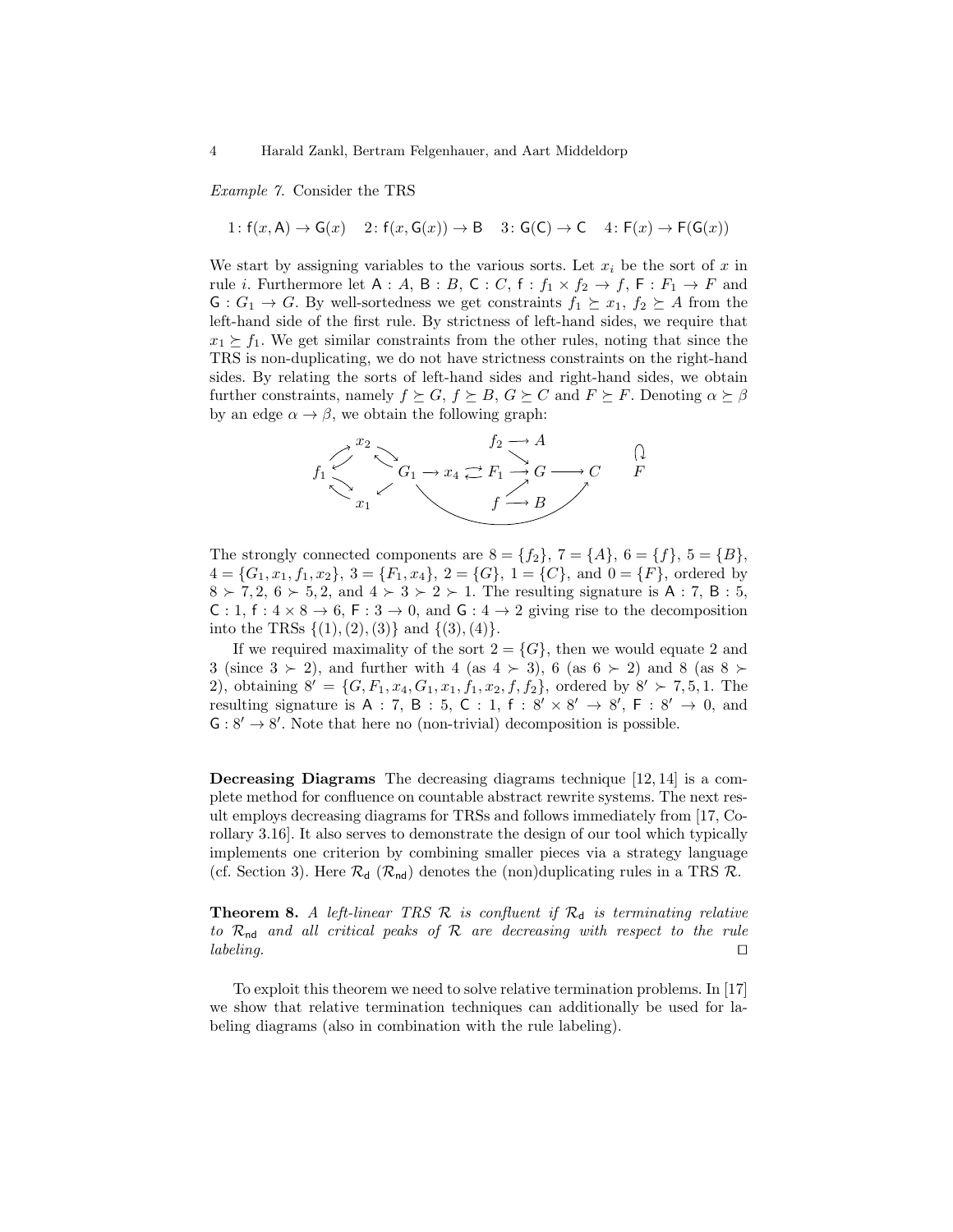#### 3 Implementation

CSI is implemented based on the open source termination tool  $T_TT_2$  [11] and written in OCaml. As explained in the preceding section, several criteria from termination analysis are useful for confluence. Our tool is based on few techniques, but a *strategy language* (akin to the one to control  $T_{\overline{1}}T_{2}$ ) allows one to combine different criteria flexibly and to obtain a powerful tool. For a grammar of this strategy language, consult [11] or pass the option -h to the tool.

Automatic Mode In its automatic mode CSI executes the strategy

(KB || NOTCR || (((CLOSED || DD) | add)2\*)! || sorted -order)\*

Here identifiers in capital letters abbreviate combinations of techniques. We skip details for brevity. The command KB refers to Knuth and Bendix' criterion [9], NOTCR is a test for non-confluence as described in Section 2, and sorted -order aims for an order-sorted decomposition (cf. Section 2 and [5]). The operator || executes all those criteria in parallel—to make use of modern multi-core architectures—and the first substrategy that succeeds is used to make progress on the given problem. Since a successful call to sorted -order returns a list of problems, the trailing \* ensures that the above strategy is iterated on all subproblems until no further progress can be achieved. Finally we describe the part that is still missing. CLOSED tests whether the critical pairs of a left-linear system are development closed [13] and DD implements decreasing diagrams (Section 2 and [17]). If these methods do not succeed the alternative | executes add, which adds new rules that might enable the other criteria to succeed ([17, Lemma 4.3 and Example 4.4]) while the postfix 2\* executes the strategy inside parentheses at most two times, i.e., CLOSED || DD is run again, if some rules have been added. The outermost ! ensures that the strategy inside only succeeds if confluence could be (dis)proved.

Strategy Language We elaborate on the strategy language to show the flexibility and modularity of our tool. In the strategy nonconfluence -steps 2 -tcap the flag -tcap tests non-joinability of terms with TCAP, as outlined in Section 2. With -steps values for m and n in the peak (1) on page 1 are set.

The criterion from Theorem 8 allows one to use the decreasing diagrams technique, provided some precondition is satisfied. To this end the composition operator ; is employed, where A; B executes B only if A succeeds. Given an input TRS  $\mathcal{R}$ , in the strategy

cr -dup; matrix -dim 2\*; rule labeling; decreasing

the expression  $cr$  -dup generates the relative TRS  $\mathcal{R}_d/\mathcal{R}_{nd}$ , termination of which is attempted with matrix interpretations of dimension 2. If this succeeds the critical diagrams are labeled with the rule labeling [14], before a test for decreasingness is performed. We note that the strategy language allows to label incrementally combining different (relative termination) criteria [17]. Here a critical diagram is a critical peak  $t \leftarrow s \rightarrow u$  together with joining sequences  $t \rightarrow^* v^* \leftarrow u$ .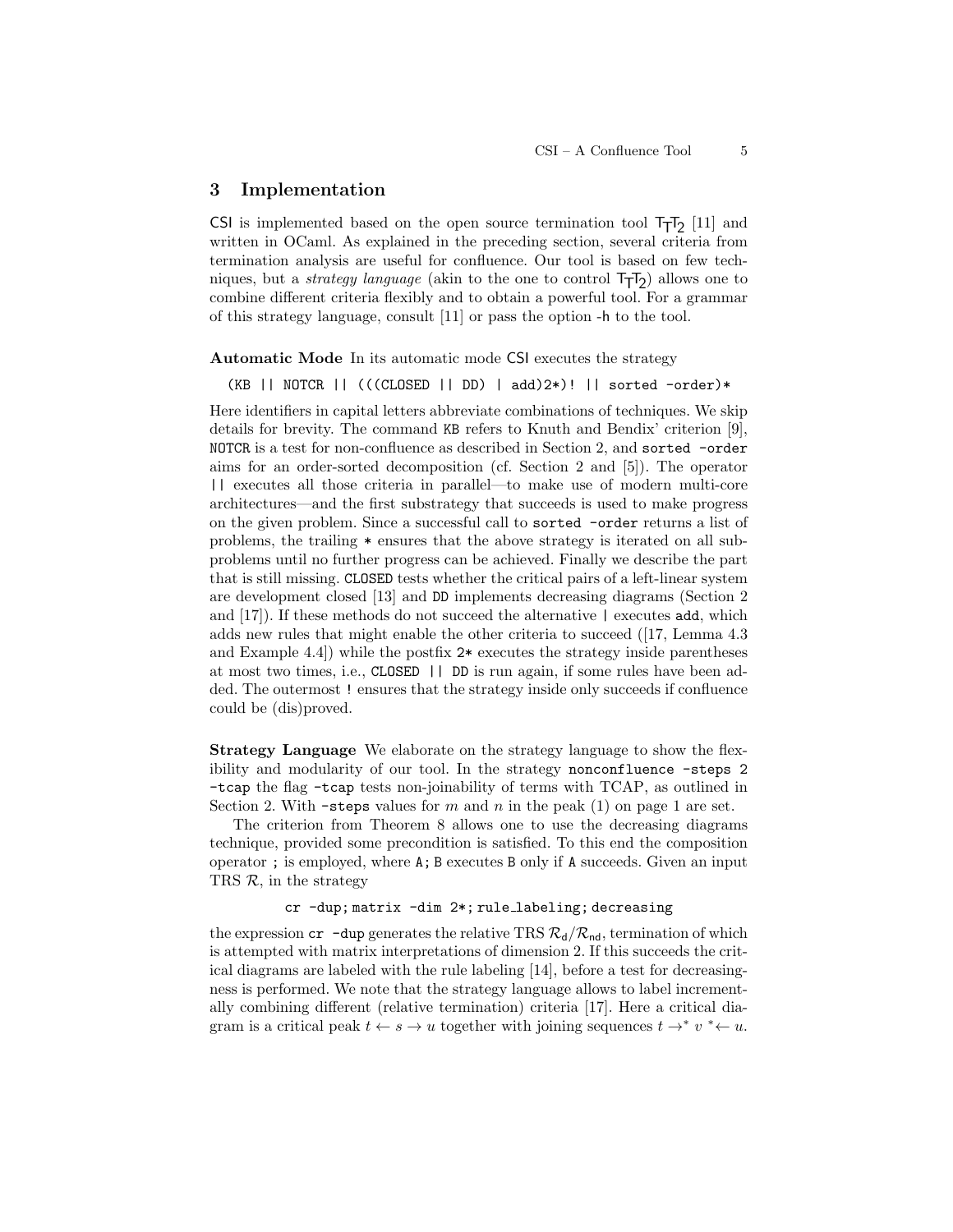|                 |  | CSI ACP $\Sigma$ |  |                 |              | CSI ACP $\Sigma$ |  |  |                      |  | CSI ACP $\Sigma$             |  |  |
|-----------------|--|------------------|--|-----------------|--------------|------------------|--|--|----------------------|--|------------------------------|--|--|
|                 |  | CR 61 64 67      |  |                 |              | CR 43 42 43      |  |  |                      |  | $CR \quad 6 \quad 2 \quad 6$ |  |  |
| not CR 20 18 21 |  |                  |  | not CR 47 47 47 |              |                  |  |  | not CR $2 \t 2 \t 2$ |  |                              |  |  |
| $(a)$ 106 TRSs. |  |                  |  |                 | (b) 99 TRSs. |                  |  |  | $(c)$ 9 TRSs.        |  |                              |  |  |

| system                   | CSI. | ACP.                                  | status    | system                                              | <b>CSI</b>                            | ACP | status    |
|--------------------------|------|---------------------------------------|-----------|-----------------------------------------------------|---------------------------------------|-----|-----------|
| BN98/ex6.5f              |      | $\times (\infty)$ $\checkmark$ (0.4)  | $\neg$ CR | $T_{iw02}/ext{ex1}$                                 | $\checkmark$ (0.3) $\times$ (0.1)     |     | $\neg$ CR |
| Der97/p204               |      | $\times (6.6)$ $\checkmark$ (0.1)     | CR        | $\mathsf{Toy98}/\mathsf{ex1}$                       | $\times (6.1) \quad \checkmark (0.1)$ |     | CR        |
| $GL06$ /ex $3$           |      | $\sqrt{(0.6)} \times (0.2)$           | CR        | standards/AC                                        | $\sqrt{(2.7)} \times (0.1)$           |     | CR        |
| GOO96/R2p                |      | $\times (6.3)$ $\checkmark$ (0.1)     | CR        | standards/add_C                                     | $\sqrt{(4.0)} \times (0.1)$           |     | CR        |
| Gra96caap/ex2            |      | $\times$ (3.0) $\times$ (0.1)         | CR        | $\mathsf{T}$ ransformed_ $\mathsf{CS}^{\mathit{a}}$ | $\sqrt{(4.6)} \times (\infty)$        |     | CR        |
| OO03/ex1                 |      | $\sqrt{(4.0)} \times (7.0)$           | CR        | ZFM11/ex1.1                                         | $\sqrt{(4.9)} \times (7.0)$           |     | CR        |
| OO03/ex2                 |      | $\times (6.3)$ $\checkmark$ (0.1)     | CR        | ZFM11/ex3.18                                        | $\sqrt{(1.0)} \times (0.1)$           |     | CR        |
| Ohl $94$ caap/ex $5.12$  |      | $\sqrt{(0.4)} \times (0.1)$           | $\neg$ CR | ZFM11/ex3.20                                        | $\sqrt{(2.1)} \times (0.5)$           |     | CR        |
| $\text{TO01}/\text{ex6}$ |      | $\times (6.3) \quad \checkmark (0.1)$ | CR        | ZFM11/ex4.1                                         | $\sqrt{(0.9)} \times (0.1)$           |     | CR        |

Table 1: Experiments.

<sup>a</sup> Transformed CSR 04 PALINDROME nokinds-noand L

Table 2: Performance difference on the three testbenches.

In the implementation for every critical peak we consider all joining sequences  $t \to^{\leq n} \cdot \overline{1} \leftarrow u$  for which there is no smaller *n* that admits a common reduct.

## 4 Evaluation

For experiments<sup>1</sup> we used the collection from [1] which consists of 106 TRSs from the rewriting literature dealing with confluence (Table  $1(a)$ ), the 99 TRSs from the 2010 edition of the termination competition which are non-terminating or not known to be terminating (Table 1(b)), and the TRSs from  $[5,17]$  (Table 1(c)). The time limit of 60 seconds was hardly ever reached.

In Table 1 we compare the automatic mode of our tool with ACP [2], a confluence prover that implements various techniques from the literature. On the testbench in Table  $1(a)$  ACP can show more systems confluent than CSI but our tool is superior for non-confluence. The last column shows that on this testbench no tool subsumes the other one which is not the case for Tables  $1(b)(c)$ .

Table 2 elaborates on the differences of the tools' performance. Here a  $\times$ indicates that the corresponding tool failed to analyze the status of the given TRS while a  $\checkmark$  means that confluence (or non-confluence) could be determined. The numbers in parentheses refer to the time spent on this problem in seconds. The different blocks in Table 2 correspond to the different testbeds employed.

<sup>&</sup>lt;sup>1</sup> Details are available from the CSI website.